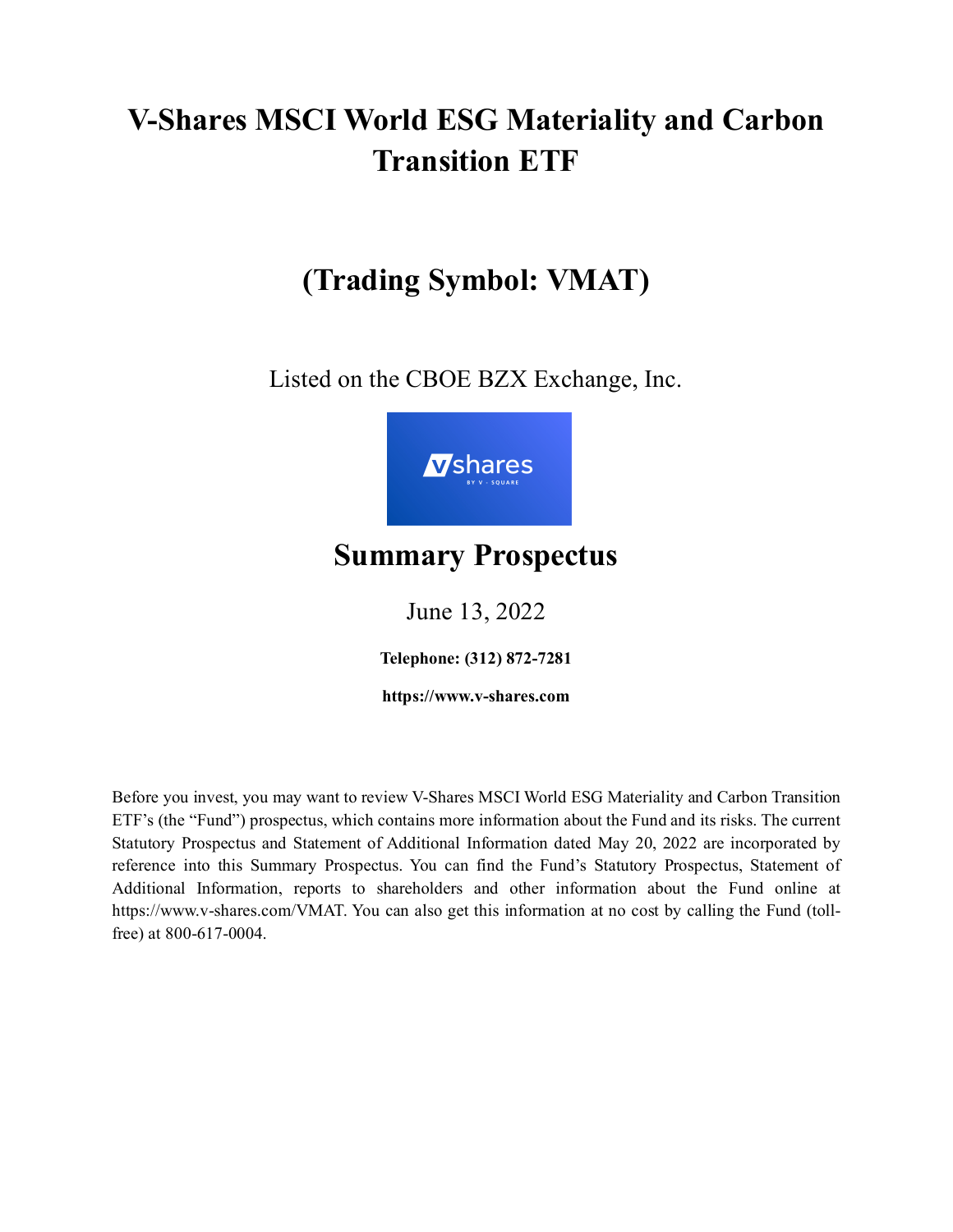#### **Investment Objective**

The Fund seeks to track the investment results, before fees and expenses, of the MSCI World ESG Materiality and Carbon Transition Select Index (the "Underlying Index").

## **Fees and Expenses of the Fund**

This table describes the fees and expenses that you may pay if you buy, hold, and sell shares of the Fund. You may pay other fees, such as brokerage commissions and other fees to financial intermediaries, which are not reflected in the tables and example below.

| <b>Annual Fund Operating Expenses</b>                                             |          |  |  |  |
|-----------------------------------------------------------------------------------|----------|--|--|--|
| (expenses that you pay each year as a percentage of the value of your investment) |          |  |  |  |
| Management Fees                                                                   | $0.39\%$ |  |  |  |
| Distribution and Service (Rule 12b-1) Fees                                        | $0.00\%$ |  |  |  |
| Other Expenses                                                                    | $0.00\%$ |  |  |  |
| <b>Total Annual Fund Operating Expenses</b>                                       | $0.39\%$ |  |  |  |

## **Example**

This Example is intended to help you compare the cost of investing in the Fund with the cost of investing in other funds. The Example assumes that you invest \$10,000 in the Fund for the time periods indicated and then hold or sell all of your shares at the end of those periods. The Example also assumes that your investment has a 5% return each year and that the Fund's operating expenses remain the same. Although your actual costs may be higher or lower, based on these assumptions your costs would be:

| 1 Year | 3 Years |
|--------|---------|
| \$40   | \$125   |

## **Portfolio Turnover**

The Fund pays transaction costs, such as commissions, when it buys and sells securities (or "turns over" its portfolio). A higher portfolio turnover rate may indicate higher transaction costs and may result in higher taxes when Fund shares are held in a taxable account at the shareholder level. These costs, which are not reflected in annual fund operating expenses or in the example above, affect the Fund's performance. No portfolio turnover rate is provided for the Fund because the Fund had not commenced operations prior to the date of this Prospectus.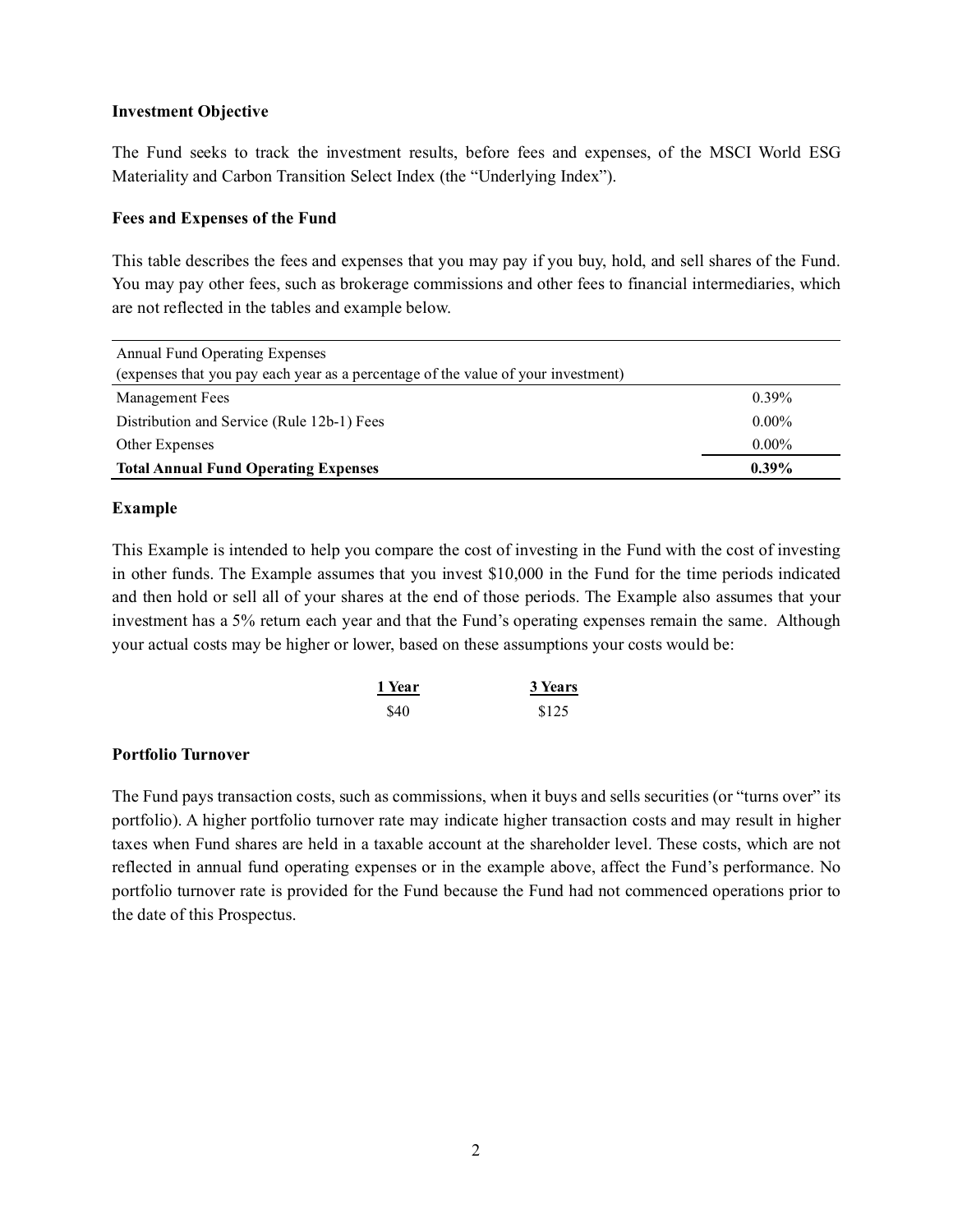## **Principal Investment Strategies**

The Fund seeks to track the investment results, before fees and expenses, of the MSCI World ESG Materiality and Carbon Transition Select Index (the "Underlying Index"), which was developed by MSCI Inc. (the "Index Provider" or "MSCI"). V-Square Quantitative Management, LLC (the "Adviser") uses a "passive" or indexing approach to try to achieve the Fund's investment objective. Under normal market conditions, the Fund will invest at least 80% of its net assets (plus borrowings for investment purposes) in companies included in the Underlying Index. The Underlying Index is designed to represent the performance of the equity securities of companies in developed markets, including the United States and Canada, assessed to be sector leaders in the global transition to low carbon emissions.

As of the date of this prospectus, the Underlying Index consisted of securities of companies in 23 different countries throughout the world, including the United States and Canada. The Underlying Index includes all eleven sectors represented in its parent index, the MSCI World Index. The relative sector weightings that are represented in the Underlying Index are determined as a result of the portfolio construction process described below. As of April 30, 2022, approximately 59% the Underlying Index's market capitalization ("market cap") was allocated to companies incorporated in the United States.

The assessment to identify sector leaders in the global transition to low carbon emissions is based on a set of environmental, social, and governance ("ESG") key issues, as determined by the Index Provider that are aligned with the "Materiality Map" of the Sustainability Accounting Standard Board ("SASB"), which attempts to identify ESG issues that are financially material to an issuer based on its industry classification. The Underlying Index is comprised of a subset of the constituents of the MSCI World Index (the "Underlying Index Universe"), which captures large- and mid-cap companies in developed markets representing approximately 85% of the free float-adjusted market cap in countries determined to be developed markets by the Index Provider. As of April 30, 2022, the Underlying Index included approximately 570 component securities.

## **Underlying Index Construction Process**

## *Step 1 – Exclusions*

Companies in the Underlying Index Universe are excluded from the Underlying Index if they meet any of the following criteria:

| <b>Controversial</b><br>Weapons | All companies involved in Controversial Weapons as defined by the methodology of the<br>MSCI Ex-Controversial Weapons Indexes. For example, companies are excluded for<br>involvement in cluster bombs, landmines, depleted uranium weapons, chemical and<br>biological weapons, blinding laser weapons, non-detectable fragments, and incendiary<br>weapons. |
|---------------------------------|---------------------------------------------------------------------------------------------------------------------------------------------------------------------------------------------------------------------------------------------------------------------------------------------------------------------------------------------------------------|
| <b>Tobacco</b>                  | All companies deriving 5% or more of their revenue from the production of tobacco related<br>products or 15% or more of their revenue from the production, distribution, retail, supply,<br>and licensing of tobacco-related products.                                                                                                                        |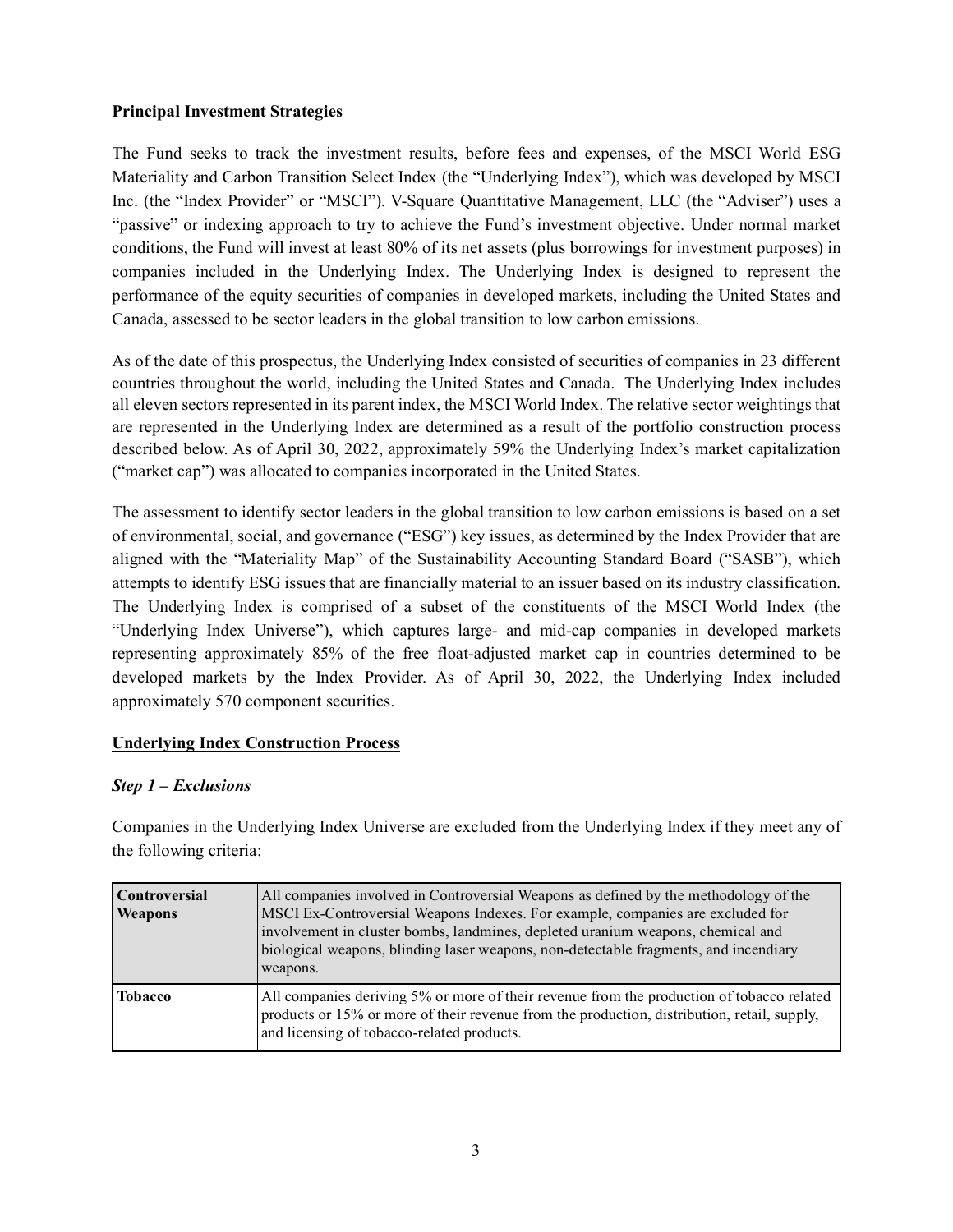| <b>Thermal Coal</b><br><b>Mining</b>                                | All companies deriving 5% or more of their revenue from the mining of thermal coal<br>(including lignite, bituminous, anthracite and steam coal) and its sale to external parties,<br>excluding revenue from metallurgical coal, coal mined for internal power generation<br>(e.g., in the case of vertically integrated power producers), intracompany sales of mined<br>thermal coal, and revenue from coal trading (either reported or estimated).                                          |
|---------------------------------------------------------------------|------------------------------------------------------------------------------------------------------------------------------------------------------------------------------------------------------------------------------------------------------------------------------------------------------------------------------------------------------------------------------------------------------------------------------------------------------------------------------------------------|
| <b>Thermal Coal</b><br>Power                                        | All companies deriving 5% or more of their revenue (either reported or estimated) from<br>thermal coal-based power generation.                                                                                                                                                                                                                                                                                                                                                                 |
| <b>Unconventional Oil</b><br>& Gas                                  | All companies deriving 5% or more of their revenue from unconventional oil & gas,<br>including revenue from oil sands, oil shale (kerogen-rich deposits), shale gas, shale oil, coal<br>seam gas, and coal bed methane.                                                                                                                                                                                                                                                                        |
| <b>Asset Stranding</b>                                              | All companies classified in the Low Carbon Transition (LCT) category of Asset Stranding.<br>This represents the potential for companies to experience "stranding," referring to<br>unanticipated or premature write-downs, of physical/natural assets due to regulatory,<br>market, or technological forces arising from low carbon transition. For example, companies<br>with assets tied to fossil fuels that are facing the impact of changes associated with<br>decarbonizing the economy. |
| <b>United Nations</b><br><b>Global Compact</b><br><b>Principles</b> | All companies that fail to comply with the United Nations Global Compact Principles,<br>which includes fundamental responsibilities in four areas: human rights, labor, environment,<br>and anti-corruption.                                                                                                                                                                                                                                                                                   |

## *Step 2 – Ranking*

Each of the remaining companies in the Underlying Index Universe (collectively, the "Eligible Companies") is then ranked within its sector based on the company's "SASB-aligned ESG Score," which is a proprietary scoring methodology maintained by the Index Provider. The SASB-aligned ESG Score for a company reflects the weighted average of a set of relevant "Key Issue Scores," calculated by the Index Provider, that are aligned with SASB's Materiality Map. Key Issue Scores applicable to a company are based on key issues relevant to the company's sub-industry. For example, a company in the airlines subindustry is scored based on the Key Issues of governance, carbon emissions, labor management, and product safety and quality, while a company in the consumer finance sub-industry is scored based on the key issues of consumer financial protection and privacy and data security. If two companies have the same SASBaligned ESG score, then the company with the larger market cap receives the higher rank.

## *Step 3 – Selection*

At each annual reconstitution of the Underlying Index, companies are selected for inclusion in the Underlying Index sector by sector based on their in-sector ranking and on the following order of priority within each sector until the cumulative market cap of a particular sector reaches 40% of the cumulative market cap of Eligible Companies in that sector:

- 1. Eligible Companies with market caps within the top 25% of the cumulative market cap of the applicable sector are added in the order of in-sector rank;
- 2. Current index constituents with market caps within the top 50% of the cumulative market cap of the applicable sector are included in the order of in-sector rank; and
- 3. The remaining Eligible Companies in the applicable sector are added in the order of in-sector rank.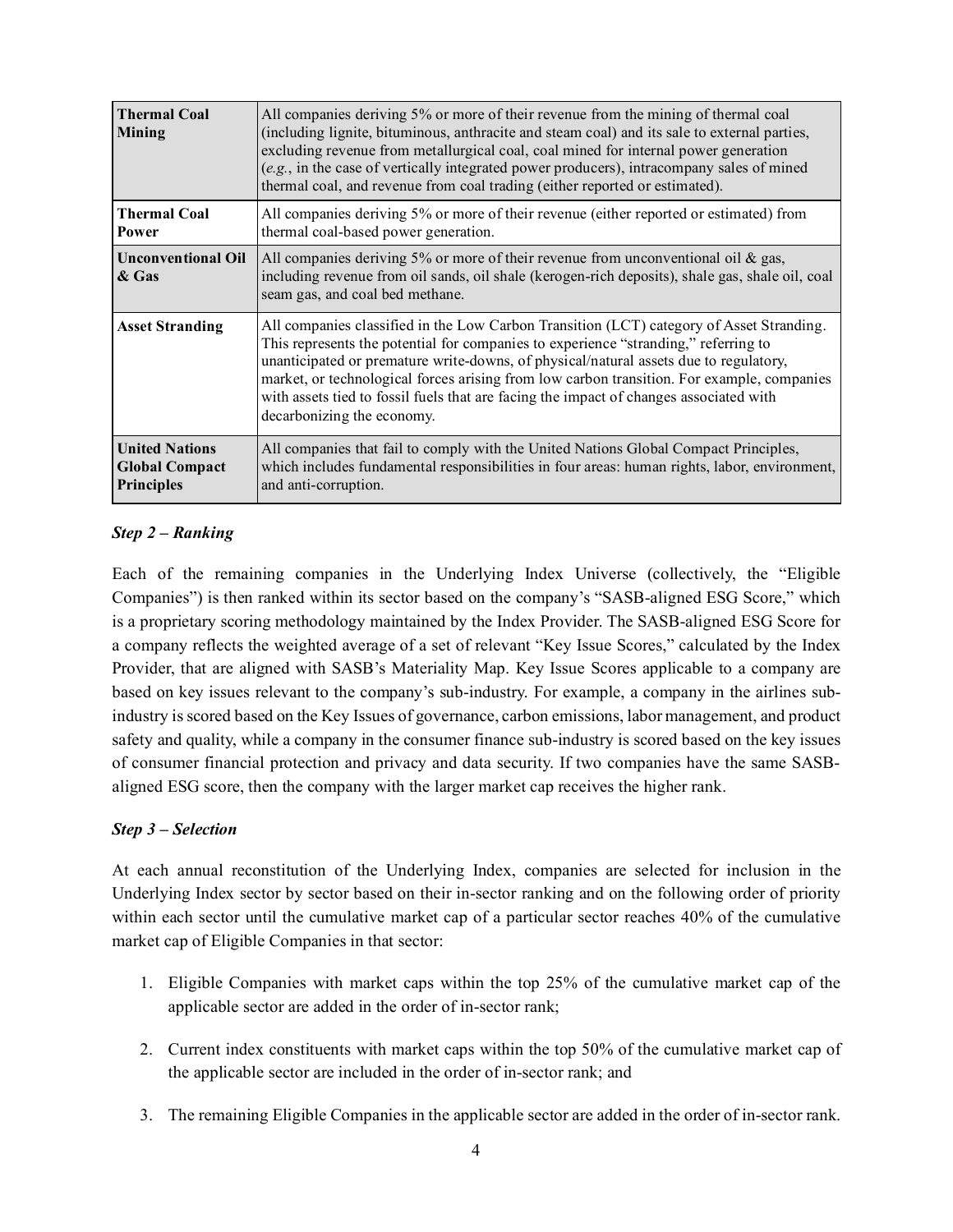## *Step 4 – Weighting*

Companies selected for inclusion in the Underlying Index are then weighted based on the product of their market cap weight in the Underlying Index Universe and a "Tilt Score" based on the company's Low Carbon Transition ("LCT") category. Low carbon transition refers to the global transition to a low carbon economy. The LCT category for each company is determined by MSCI ESG Research's Low Carbon Transition Risk assessment, which is designed to identify potential leaders and laggards by holistically measuring companies' exposure to and management of risks and opportunities related to the low carbon transition. Specifically, the LCT category groups companies into one of five categories that highlight the predominant risks and opportunities they are most likely to face in the transition. The table below lists the four categories that are used for the Tilt Score (companies in the Asset Stranding category are excluded from the Underlying Index). A higher Tilt Score results in a higher weighting in the Underlying Index.

| <b>LCT</b> Category              | <b>LCT Risk/Opportunity</b>                                                                                                                                                                                                                                                           | <b>Sample industries</b>                                                                                                                  | <b>Tilt Score</b> |
|----------------------------------|---------------------------------------------------------------------------------------------------------------------------------------------------------------------------------------------------------------------------------------------------------------------------------------|-------------------------------------------------------------------------------------------------------------------------------------------|-------------------|
| Product<br><b>Transition</b>     | Reduced demand for carbon-intensive products<br>and services. Leaders and laggards are defined<br>by the ability to shift product portfolio to low-<br>carbon products.                                                                                                               | Oil & gas exploration $&$<br>production; Petrol/diesel based<br>automobile manufacturers,<br>thermal power plant turbine<br>manufacturers | 0.5               |
| Operational<br><b>Transition</b> | Increased operational and/or capital cost due to<br>carbon taxes and/or investment in carbon<br>emission mitigation measures leading to lower<br>profitability of the companies.                                                                                                      | Fossil fuel based power<br>generation, cement, steel                                                                                      | 0.75              |
| <b>Neutral</b>                   | Limited exposure to low carbon transition<br>carbon risk, though companies could have<br>exposure to physical risk and/or, for instance in<br>the case of financial services companies,<br>indirect exposure to low carbon transition risk<br>via lending or investment, for example. | Financial services, consumer<br>staples, healthcare                                                                                       |                   |
| <b>Solutions</b>                 | Potential to benefit through the growth of low-<br>carbon products and services.                                                                                                                                                                                                      | Renewable electricity, electric<br>vehicles, solar cell<br>manufacturers                                                                  | $\mathfrak{D}$    |

After the application of the Tilt Score, the weights of securities in the Underlying Index are normalized so that the sector weights in the Underlying Index are the same as they would have been absent the application of the Tilt Score.

The Underlying Index is reconstituted and rebalanced annually in May. At each reconstitution of the Underlying Index, the weights of individual securities are capped at 10%.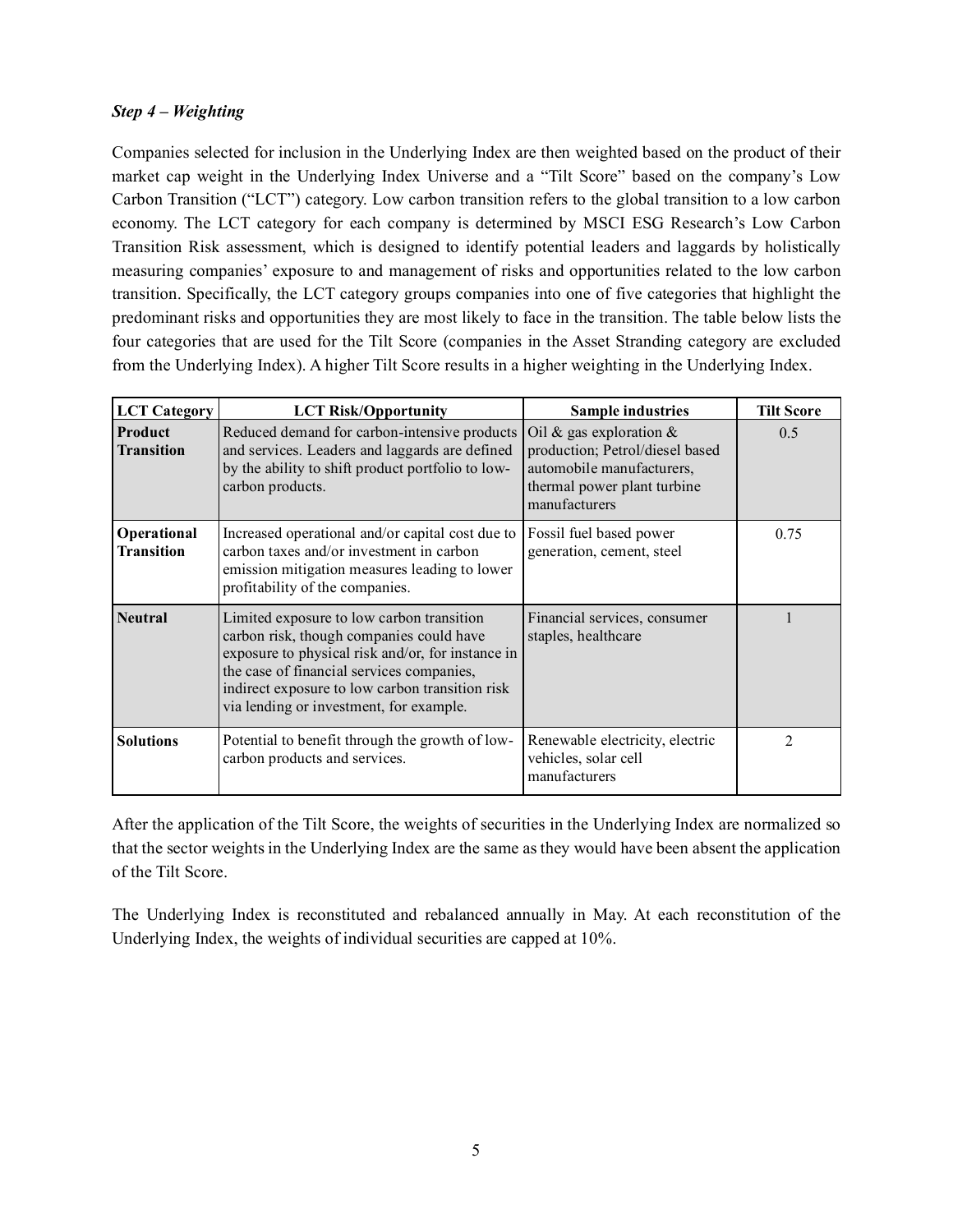Unlike many investment companies, the Fund does not try to "beat" the index it tracks and does not seek temporary defensive positions when markets decline or appear overvalued. Indexing may eliminate the chance that the Fund will substantially outperform the Underlying Index but also may reduce some of the risks of active management, such as poor security selection. Indexing seeks to achieve lower costs and better after-tax performance by aiming to keep portfolio turnover low in comparison to actively managed investment companies. The Fund uses a full replication methodology when practical to manage the Fund. The Fund may lend securities representing up to one-third of the value of the Fund's total assets (including the value of any collateral received).

The Underlying Index is sponsored by MSCI, which is independent of the Fund and the Adviser. The Underlying Index Provider determines the composition and relative weightings of the securities in the Underlying Index and publishes information regarding the market value of the Underlying Index. The Fund will not concentrate its investments in an industry or group of industries (i.e., hold 25% or more of its total assets in the securities of companies in a particular industry or group of industries), except to the extent that the Underlying Index concentrates in a particular industry or group of industries. No such concentration existed as of April 30, 2022.

The Fund is classified as "non-diversified" under the Investment Company Act of 1940, as amended, which means that it may focus its investments in the securities of relatively few issuers.

## **Principal Risks**

As with all funds, a shareholder of the Fund is subject to the risk that his or her investment could lose money. The principal risks affecting shareholders' investments in the Fund are set forth below. An investment in the Fund is not a bank deposit and is not insured or guaranteed by the FDIC or any government agency.

*Low Carbon Transition Investment Strategy Risk.* The Fund's strategy of investing in securities of companies participating in the opportunities and the management of risks associated with the global transition to low carbon emissions limits the type and number of investment opportunities available to the Fund and, as a result, the Fund may underperform other funds that do not seek to minimize carbon exposure. The Fund's low carbon transition investment strategy may result in the Fund investing in securities or industry sectors that underperform the market.

*General Market Risk.* The Fund is subject to the risk that it will not achieve its investment objective and that the value of an investment in its securities could decline substantially and cause you to lose some or all of your investment. The Fund's net asset value ("NAV") and investment return will fluctuate based upon changes in the value of its portfolio securities. Certain securities in the Fund's portfolio may be worth less than the price originally paid for them, or less than they were worth at an earlier time.

*Equity Securities Risk.* The equity securities held in the Fund's portfolio may experience sudden, unpredictable drops in value or long periods of decline in value. This may occur because of factors that affect securities markets generally or factors affecting specific industries, sectors, geographic markets, or companies in which the Fund invests.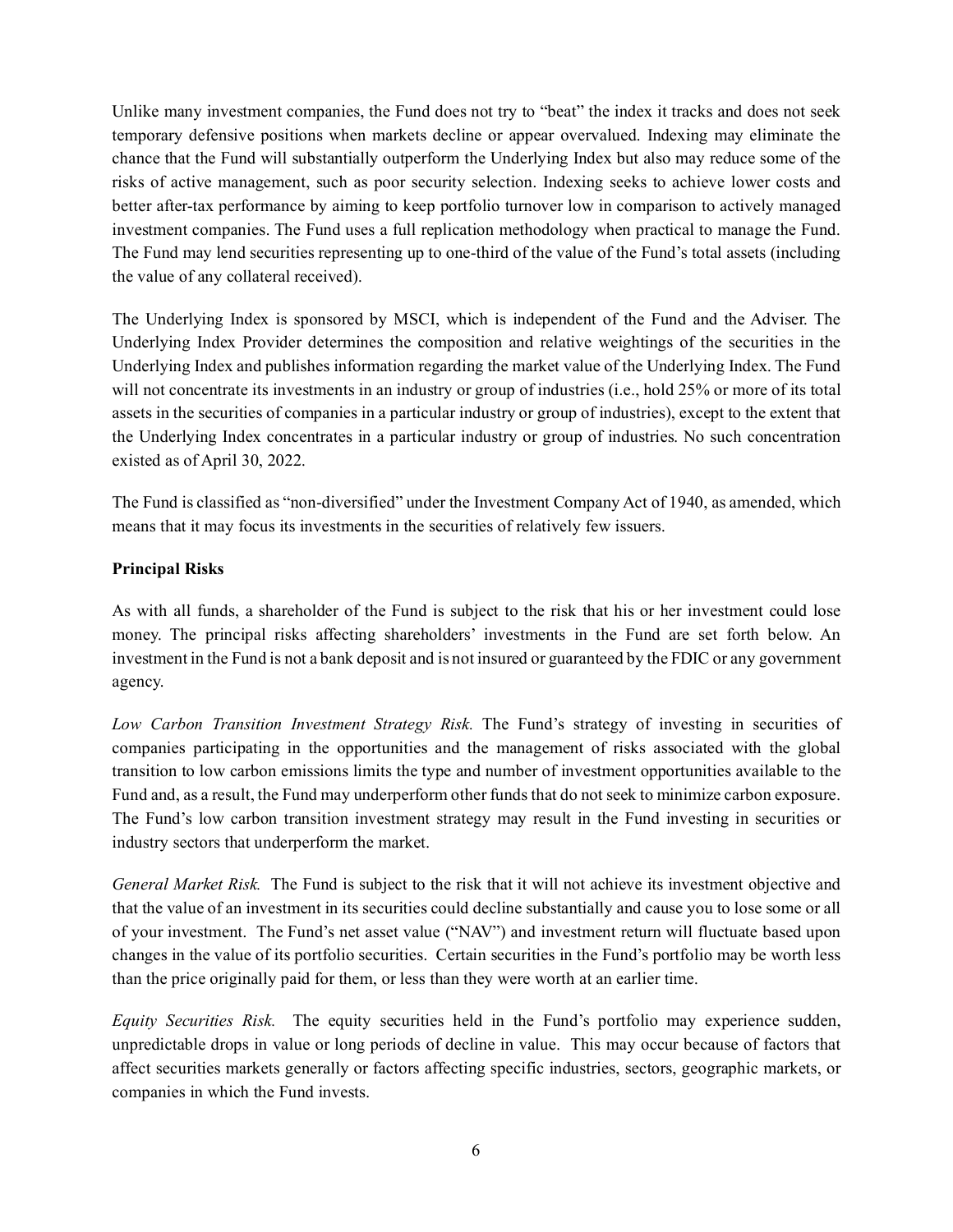*ESG Risk.* Applying ESG criteria to the investment process may exclude securities of certain issuers for non-investment reasons and therefore the Fund may forgo some market opportunities available to funds that do not use ESG criteria. In addition, ESG information and scores across third-party data providers, indices, and other funds may differ and/or be incomparable.

*Non-U.S. Securities Risk.* Investments in securities of non-U.S. issuers involve risks not ordinarily associated with investments in securities and instruments of U.S. issuers, including risks relating to political, social, and economic developments abroad, differences between U.S. and foreign regulatory and accounting requirements, tax risks, and market practices, as well as fluctuations in foreign currencies. To the extent that the Fund invests a significant portion of its assets in the securities of companies of a single country or region, it is more likely to be impacted by events or conditions affecting that country or region.

*Newer Fund Risk.* The Fund is a recently organized investment company with no operating history. As a result, prospective investors have no track record or history on which to base their investment decision. There can be no assurance that the Fund will grow to, or maintain, an economically viable size, in which case the Board of the Trust may determine to liquidate the Fund.

*Mid-Cap Companies Risk.* Companies defined as mid-cap securities may involve greater risk than is normally associated with large cap companies, and as a result may be more volatile and less liquid than the securities of large-cap companies, and may have returns that vary substantially from the overall securities markets.

*Large-Cap Company Risk.* The Fund's investment in larger companies is subject to the risk that larger companies are sometimes unable to attain the high growth rates of successful, smaller companies, especially during extended periods of economic expansion.

*Securities Lending Risk.* There are certain risks associated with securities lending, including the risk that when lending portfolio securities, the securities may not be available to the Fund on a timely basis and the Fund may, therefore, lose the opportunity to sell the securities at a desirable price. The Fund could also lose money in the event of a decline in the value of collateral provided for loaned securities or a decline in the value of any investments made with cash collateral.

*ETF Risks.* The Fund is an ETF, and, as a result of an ETF's structure, it is exposed to the following risks:

• *Authorized Participants, Market Makers, and Liquidity Providers Concentration Risk.* The Fund has a limited number of financial institutions that may act as Authorized Participants ("APs"). In addition, there may be a limited number of market makers and/or liquidity providers in the marketplace. To the extent either of the following events occur, Shares may trade at a material discount to NAV and possibly face delisting: (i) APs exit the business or otherwise become unable to process creation and/or redemption orders and no other APs step forward to perform these services, or (ii) market makers and/or liquidity providers exit the business or significantly reduce their business activities and no other entities step forward to perform their functions.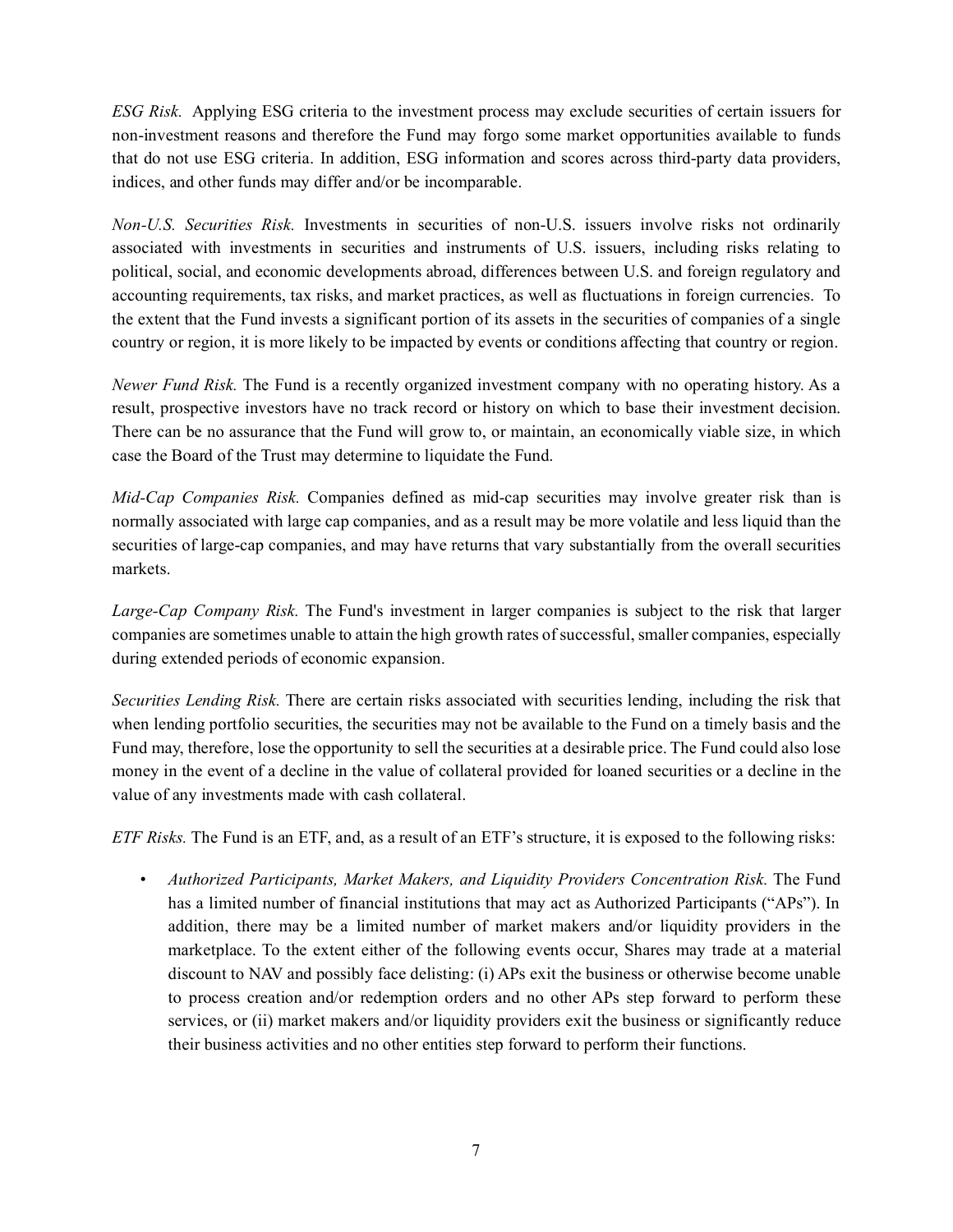- *Costs of Buying or Selling Shares.* Due to the costs of buying or selling Shares, including brokerage commissions imposed by brokers and bid-ask spreads, frequent trading of Shares may significantly reduce investment results and an investment in Shares may not be advisable for investors who anticipate regularly making small investments.
- *Shares May Trade at Prices Other Than NAV.* As with all ETFs, Shares may be bought and sold in the secondary market at market prices. Although it is expected that the market price of Shares will approximate the Fund's NAV, there may be times when the market price of Shares is more than the NAV intra-day (premium) or less than the NAV intra-day (discount) due to supply and demand of Shares or during periods of market volatility. This risk is heightened in times of market volatility, periods of steep market declines, and periods when there is limited trading activity for Shares in the secondary market, in which case such premiums or discounts may be significant. Because securities held by the Fund may trade on foreign exchanges that are closed when the Fund's primary listing exchange is open, there are likely to be deviations between the current price of a security and the security's last quoted price from the closed foreign market. This may result in premiums and discounts that are greater than those experienced by domestic ETFs.
- *Trading.*Although Shares are listed for trading on the CBOE BZX Exchange, Inc. (the "Exchange") and may be traded on U.S. exchanges other than the Exchange, there can be no assurance that Shares will trade with any volume, or at all, on any stock exchange. In stressed market conditions, the liquidity of Shares may begin to mirror the liquidity of the Fund's underlying portfolio holdings, which can be significantly less liquid than Shares, and this could lead to differences between the market price of the Shares and the underlying value of those Shares.

*Passive Investment Risk.* The Fund is not actively managed and therefore the Fund generally will not sell a security due to current or projected underperformance of a security, industry or sector, unless that security is removed from the Underlying Index or the selling of the security is otherwise required upon a rebalancing of the Index.

*New Index Risk.* The Underlying Index is recently constituted and therefore there is uncertainty about how the Underlying Index may operate in various market conditions in response to financial, geopolitical or other shocks.

*Tracking Error Risk.* There is no guarantee that the Fund will achieve a high degree of correlation to the Underlying Index and therefore achieve its investment objective. The Fund's return may not match the return of its Underlying Index for a number of reasons, including differences between the securities held in the Fund's portfolio and those included in the Underlying Index, pricing differences, transaction costs, the Fund's holding of cash, differences in timing of the accrual of distributions, changes to the Underlying Index or the need to meet various new or existing regulatory requirements. This risk may be heightened during times of increased market volatility or other unusual market conditions, or due to delays of the Fund in purchasing and selling securities. Tracking error also may result because the Fund incurs fees and expenses, while the Underlying Index does not.

*Non-Diversification Risk.* The Fund is classified as "non-diversified," which means the Fund may invest a larger percentage of its assets in the securities of a smaller number of issuers than a diversified fund.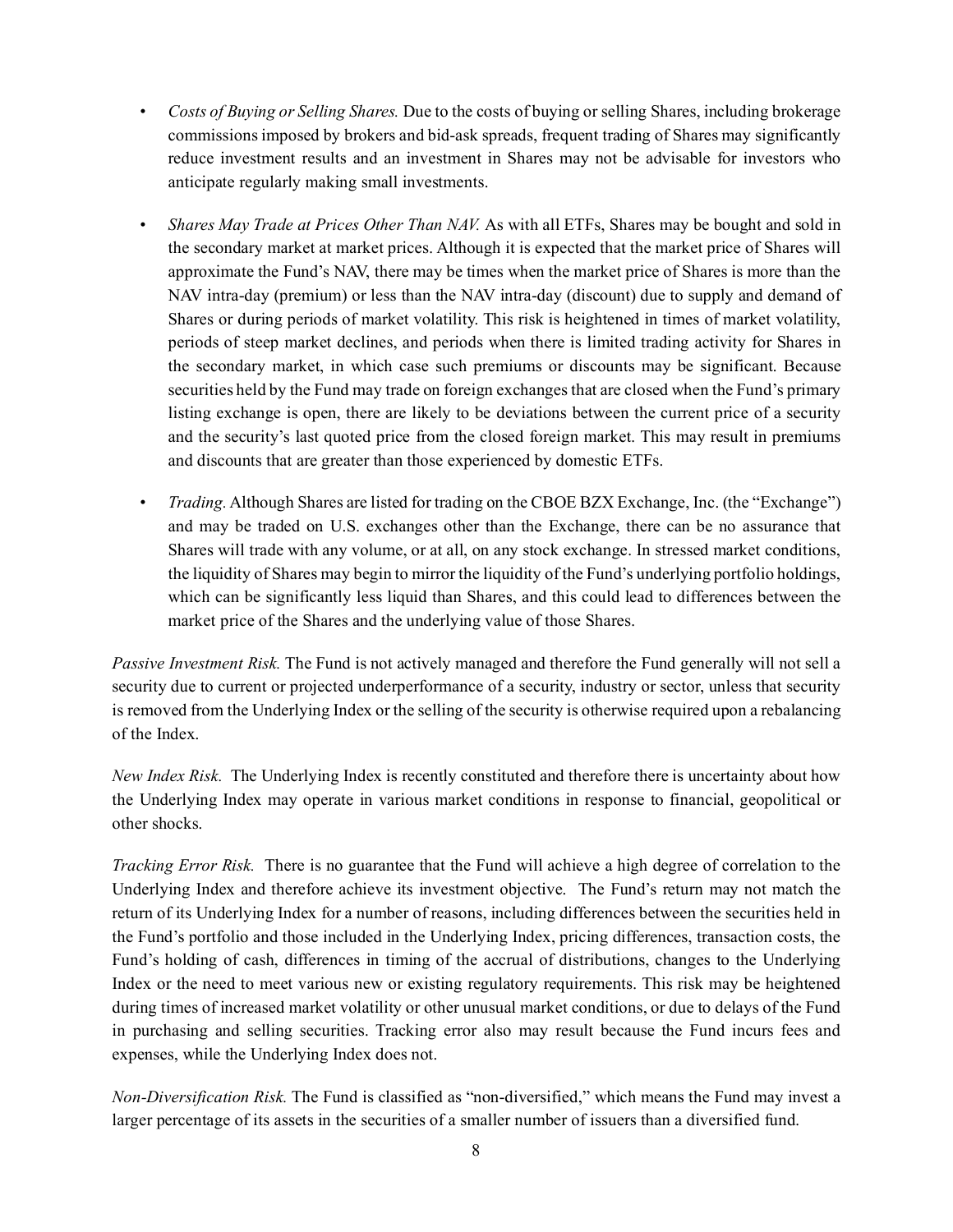*Legal and Regulatory Change Risks.* The regulatory environment for investment companies is evolving, and changes in regulation may adversely affect the value of the Fund's investments and its ability to pursue its trading strategy. The effect of any future regulatory change on the Fund could be substantial and adverse.

*Methodology Risks.* The Index Provider relies on various sources of information to assess the criteria of issuers included in the Underlying Index, including information that may be based on assumptions and estimates. Neither the Fund nor the Index Provider can offer assurances that Underlying Index's calculation methodology or sources of information will provide an accurate assessment of included issuers or that the included issuers will provide the Fund with the market exposure it seeks. In addition, the Underlying Index's methodology incorporates data and scores provided by third-parties which may be unavailable or limited for certain issuers, which could result in the Underlying Index not achieving its objective.

*Developed Markets Risk.* Developed market countries generally tend to rely on the services sectors (e.g., the financial services sector) as the primary source of economic growth and may be susceptible to the risks of individual service sectors. Many developed market countries have heavy indebtedness, which may lead downward pressure on the economies of these countries. As a result, it is possible that interest rates on debt of certain developed countries may rise to levels that make it difficult for such countries to service high debt levels without significant help from other countries or from a central bank. Developed market countries generally are dependent on the economies of certain key trading partners. Changes in any one economy may cause an adverse impact on several developed countries.

*Epidemic Risk.* Widespread disease, including pandemics and epidemics have been and can be highly disruptive to economies and markets, adversely impacting individual companies, sectors, industries, markets, currencies, interest and inflation rates, credit ratings, investor sentiment, and other factors affecting the value of the Fund's investments. Given the increasing interdependence among global economies and markets, conditions in one country, market, or region are increasingly likely to adversely affect markets, issuers, and/or foreign exchange rates in other countries, including the U.S. These disruptions could prevent the Fund from executing advantageous investment decisions in a timely manner and negatively impact the Fund's ability to achieve their investment objectives. Any such event(s) could have a significant adverse impact on the value and risk profile of the Fund.

## **Performance Information**

The Fund is new and therefore does not have a performance history for a full calendar year. In the future, performance information for the Fund will be present in this section. Updated performance is also available on the Fund's website at https://www.v-shares.com. The Fund's past performance, before and after taxes, does not necessarily indicate how it will perform in the future.

## **Investment Adviser and Sub-Adviser**

V-Square Quantitative Management, LLC ("V-Square" or the "Adviser") serves as the investment adviser to the Fund. Vident Investment Advisory, LLC ("VIA" or the "Sub-Adviser") serves as sub-adviser to the Fund.